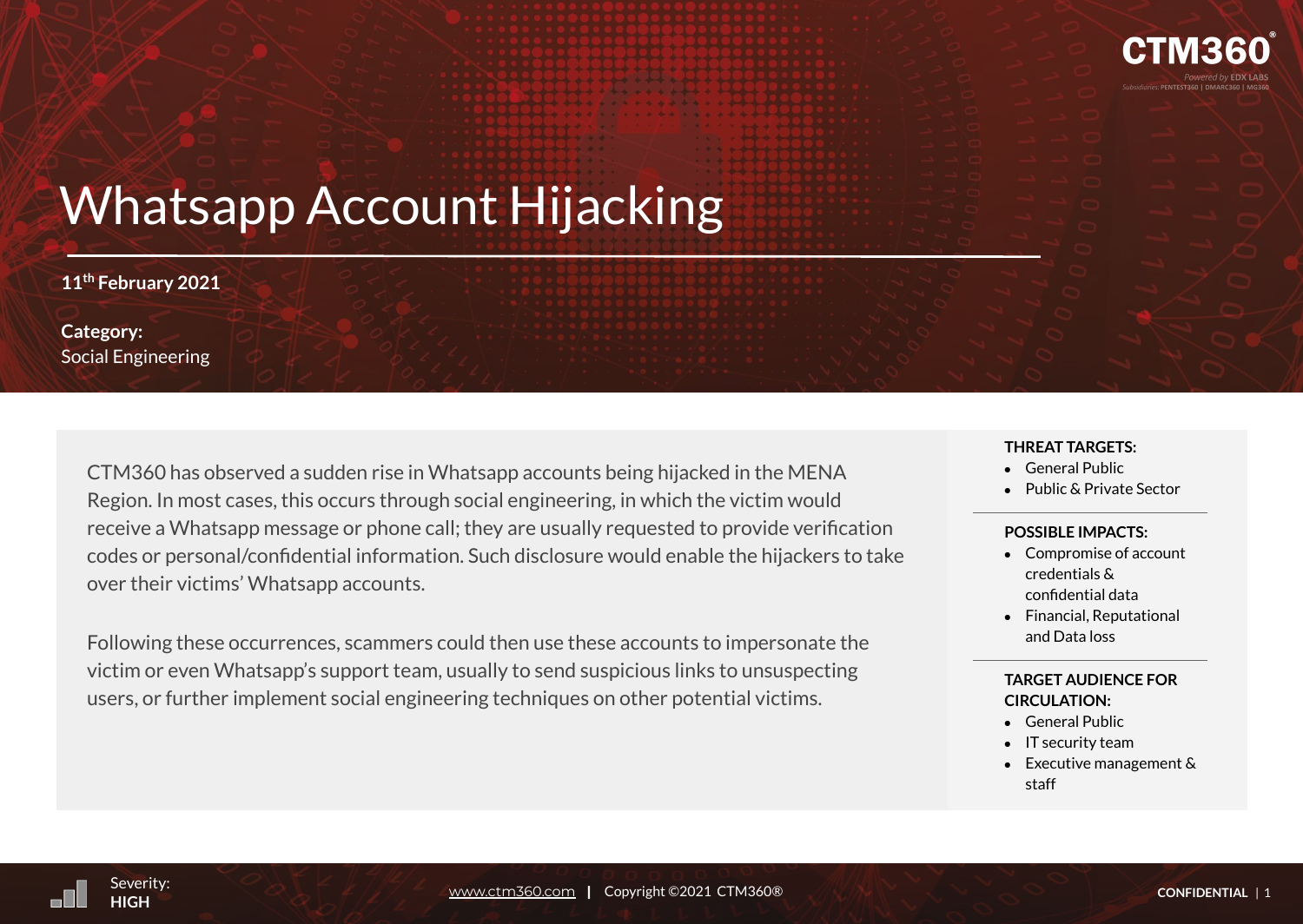

## **ALTERNATIVE METHODS USED TO HIJACK WHATSAPP ACCOUNTS**

Although most attacks occur through social engineering, many scammers had deviated from their traditional methods. Some key examples may include but are not limited to:

Brand impersonation: Big brands may often be targeted, e.g. banks and financial institutions, to display a sense of legitimacy. Threat actors may often use a well-known brand image claiming to be from a reputable company. With a convincing display, it wouldn't take much effort to attain trust and obtain confidential information from victims.

- **High profile Impersonation:** Scammers may often choose to impersonate C-level executives of large, well-known organizations and other well-known influential personalities. Assuming the character of high profile individuals may convey a sense of importance to the victim, and perhaps invoke a sense of urgency to respond and comply with any given requests.
- **Hijacked Whatsapp Accounts:** Scammers may use hijacked Whatsapp accounts to send malicious links or requests to the previous account owner's contacts. Since the contacts are already connected with the victim, the sense of trust may be used to the scammer's advantage.
- **Fake Promotions:** Fraudsters may often send links or messages containing information regarding special promotions on fake E-commerce sites. These sites would often lure their victims into providing their WhatsApp registration codes.
- se<br>Severing a se would be able to redirect the message to the victim's voicemail, which the hacker can easily penetrate to recover the ● **Compromising Victims Voicemail Using Default Password:** Scammers may bypass the Whatsapp verification process with the help of the target's voicemail account. This is done when the hacker repeatedly fails the registration code and Whatsapp performs a voice verification by calling the victim directly. By initiating the attack at odd hours, scammers audio message. As a result, victims may get their account stolen without even realizing what had happened.